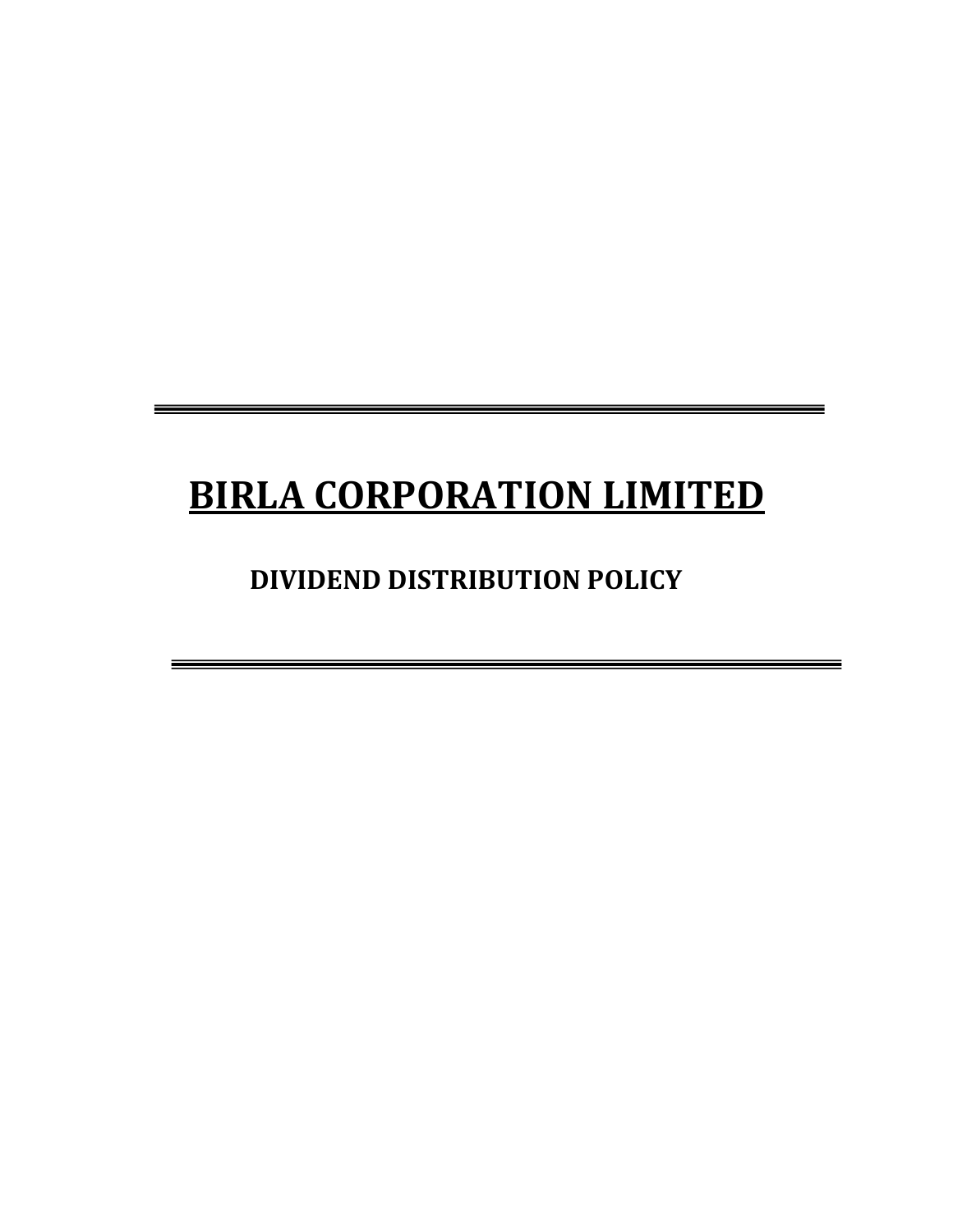# **PREAMBLE, OBJECTIVE AND SCOPE**

In terms of Regulation 43A of the Securities and Exchange Board of India (Listing Obligations and Disclosure Requirements) Regulations, 2015 ('Listing Regulations'), the Company is required to formulate a Dividend Distribution Policy which shall be disclosed in its Annual Report and on its website.

To comply with the above requirement and with an endeavor to maintain a consistent approach to dividend pay-out plans, the Board of Directors ('Board') of Birla Corporation Limited ('the Company') adopts this Dividend Distribution Policy ('Policy').

The objective of this Policy is to:

- (i) specify the parameters (including internal and external factors) that shall be considered while declaring the dividend;
- (ii) lay down the circumstances under which the shareholders of the Company may or may not expect dividend; and
- (iii) provide for the manner of utilization of retained earnings.

#### **EFFECTIVE DATE**

The Policy shall become effective from the date of its adoption by the Board i.e.  $8<sup>th</sup>$  February, 2017.

#### **PARAMETERS/ FACTORS AFFECTING DIVIDEND DECLARATION:**

The Board of Directors of the Company shall, inter alia, consider the following Parameters for recommendation / declaration of Dividend:

#### *External Factors:*

- **Macroeconomic conditions:** In the event of uncertain or recessionary economic and business conditions, the Board may consider retaining a larger part of the profits to have sufficient reserves to absorb unforeseen circumstances;
- **Statutory requirements:** Statutory requirements, regulatory conditions or restrictions as applicable including tax laws, the Companies Act, 2013 and SEBI regulations etc;
- **Agreements with Lending Institutions:** The Board may consider protective covenants in a bond indenture or loan agreement that may include leverage limits & restrictions on payment of cash dividends in order to preserve the Company's ability to service its debt;
- **Capital Markets:** In favourable market scenarios, the Board may consider liberal pay– out. However, it may resort to a conservative dividend pay-out in case of unfavourable market conditions.
- **Taxation Policy**: The tax policy of the country may also influence the dividend policy of the Company. The rate of tax directly influences the amount of profits available to the Company for declaring dividends.
- Any other factor as may be deemed fit by the Board.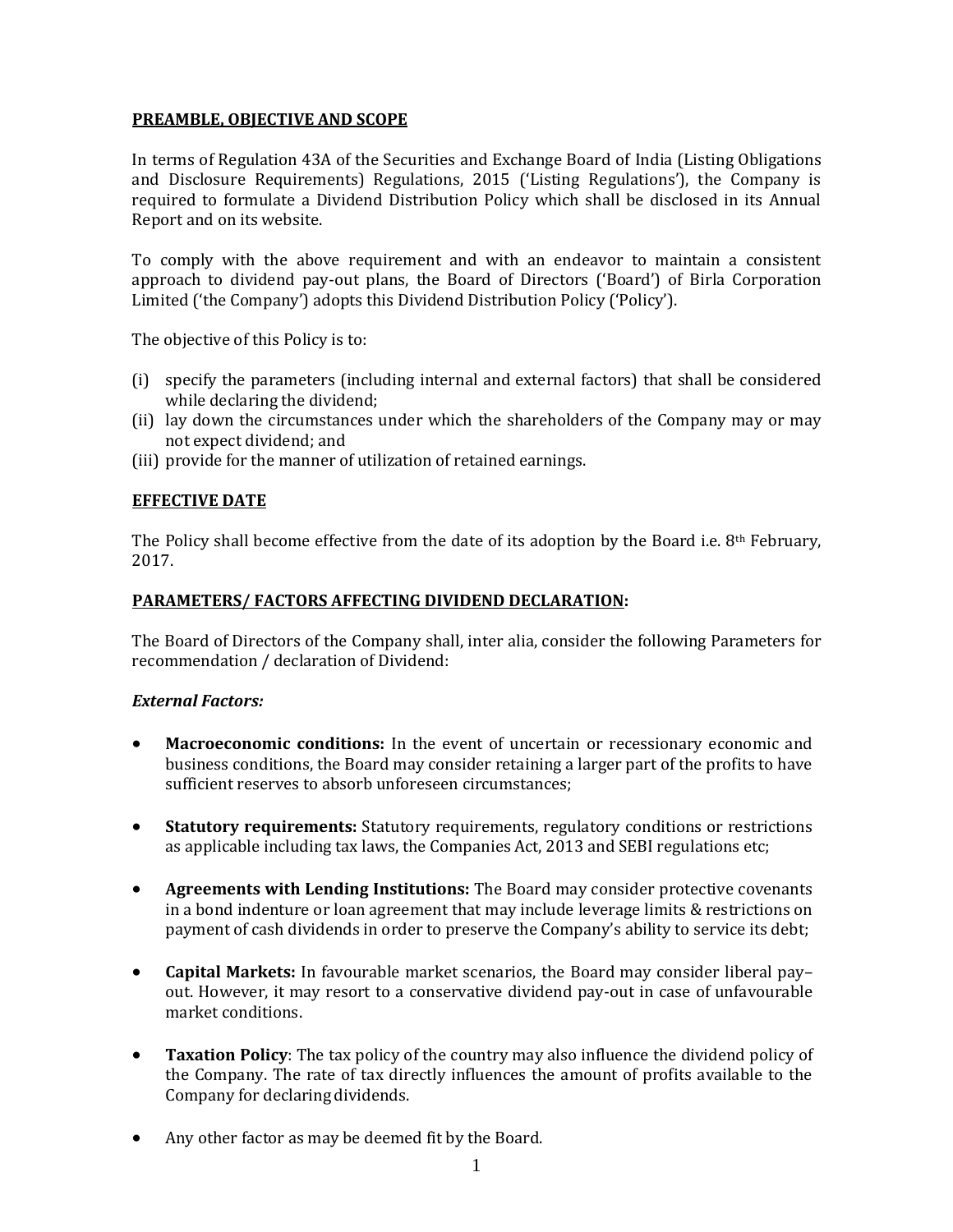## *Internal Factors:*

Apart from the various external factors, the Board shall take into account various internal factors including the financial parameters while declaring dividend, which inter alia will include:

- Financial performance including profits earned (standalone), available distributable reserves etc;
- Impact of dividend payout on Company's return on equity, while simultaneously maintaining prudent and reasonably conservative leveraging in every respect e.g. Interest coverage, DSCR (Debt Service Coverage Ratio) Debt: EBITDA and Debt: Equity, including maintaining a targeted rating – domestically and internationally;
- Alternate usage of cash viz. acquisition/Investment opportunities or capital expenditures and resources to fund such opportunities/expenditures, in order to generate significantly higher returns for shareholders;
- Leverage profile, liabilities and liquidity position of the Company;
- Fund requirement for contingencies and unforeseen events with financial implications;
- Past Dividend trend including Interim dividend paid, if any; and
- Any other factor as deemed fit by the Board.

# **CIRCUMSTANCES UNDER WHICH THE SHAREHOLDERS MAY OR MAY NOT EXPECT DIVIDEND**

The circumstances under which shareholders may not expect dividend/or when the dividend could not be declared by the Company shall include, but are not limited to, the following:

- The Company is in higher need of funds for acquisition/ diversification/ expansion/ investment opportunities/ deleveraging or capital expenditures;
- The Company has incurred losses or in the stage of inadequacy of profits.
- Significantly higher working capital requirements adversely impacting free cash flow;
- Due to operation of any law in force;

The Shareholders of the Company may expect dividend only if the Company is having surplus funds after providing for all the expenses as may be statutorily required under various legislations applicable to the Company.

In addition to the above, the Board of Directors of the Company may also consider declaration of any special dividend, on special occasions, as and when they may deem fit, subject to the provisions of the Companies Act, 2013 and rules made thereunder and other relevant requirements, if any.

Further, the Board may also take into consideration such other circumstances as it may in its absolute discretion think fit.